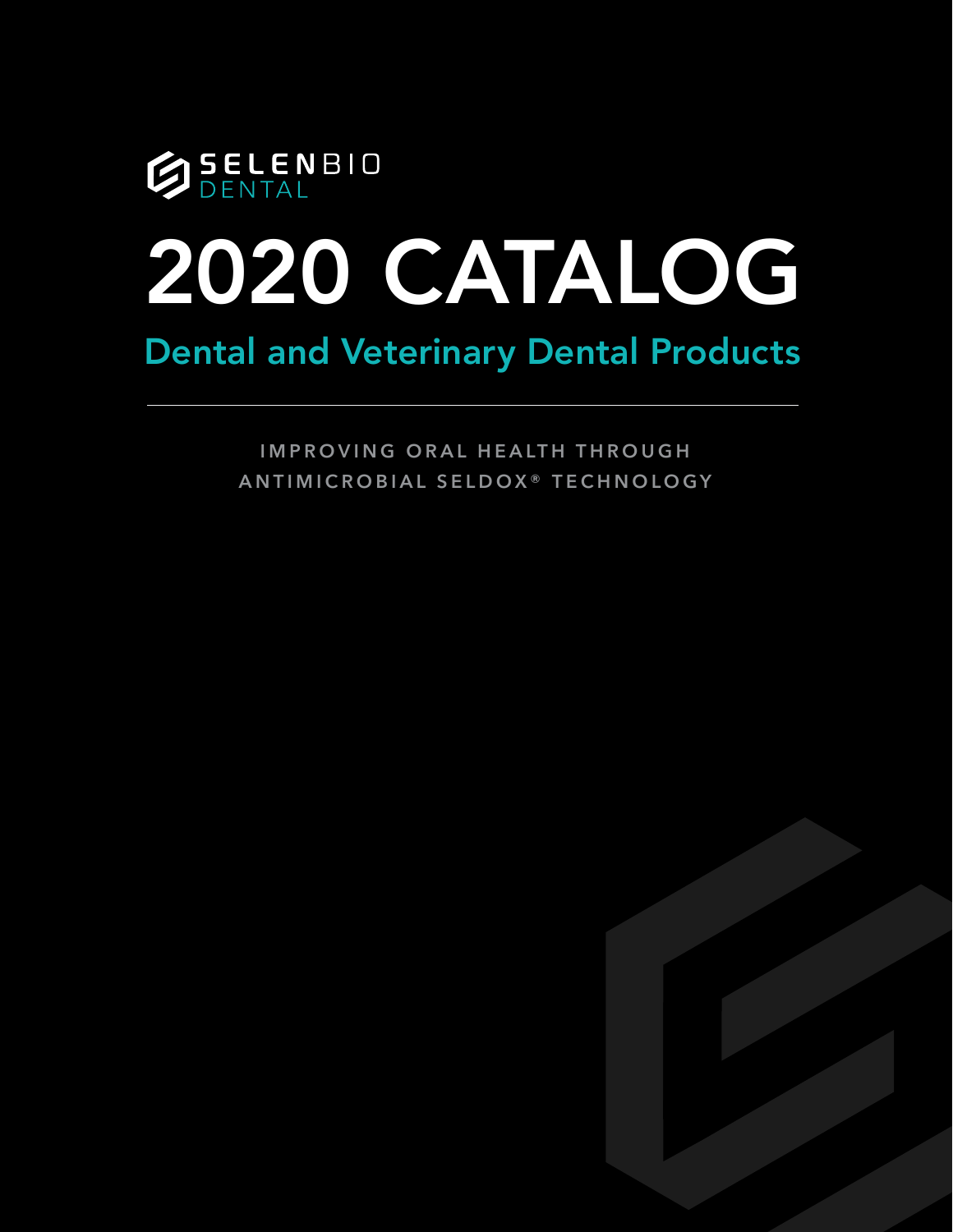# DenteShield®

#### FDA-cleared, SELDOX®-enhanced sealants

#### **PIT AND FISSURE SEALANT** DenteShield®

DenteShield® Pit and Fissure Sealant works harder than traditional sealants by, actively killing bacteria on contact and preventing plaque and decay both on and beneath the sealant. DenteShield® Pit and Fissure Sealant PLUS adds fluoride, for plaque protection PLUS enamel repair.





DenteShield® Pit & Fissure Sealant PLUS - Clear (25 pack) SKU: SBD-650-3

DenteShield® Pit and Fissure Sealant Clear Kit SKU: SBD-600-1



DenteShield® Pit and Fissure Sealant Opaque Kit SKU: SBD-600-5

#### **PRIMER** DenteShield®

DenteShield® Primer is the first FDA-cleared primer to offer both a physical barrier to bacteria and acid as well as SELDOX® antimicrobial technology to significantly reduce the occurrence of white spot lesions. A bond-enhancing light cured resin, DenteShield® Primer is applied at the start of treatment directly after etching and works with your current adhesive.



DenteShield® Primer Light Cure - 3ml SKU: SBD-200-5



DenteShield® Primer Light Cure - 7ml SKU: SBD-200-1

### **SURFACE SEALANT** DenteShield®

DenteShield® Surface Sealant is a general use, light cured, unfilled resin containing SELDOX® antimicrobial technology to protect enamel or dentin non-occlusal surfaces against bacteria and plaque formation. And for orthodontists who prefer not to change bonding techniques. Surface Sealant may be applied to protect surface areas around brackets at the start of or mid-treatment.



DenteShield® Surface Sealant Light Cure - 3ml SKU: SBD-100-5



DenteShield® Surface Sealant Light Cure - 7ml SKU: SBD-100-1

*For additional product and ordering information, visit selenbiodental.com*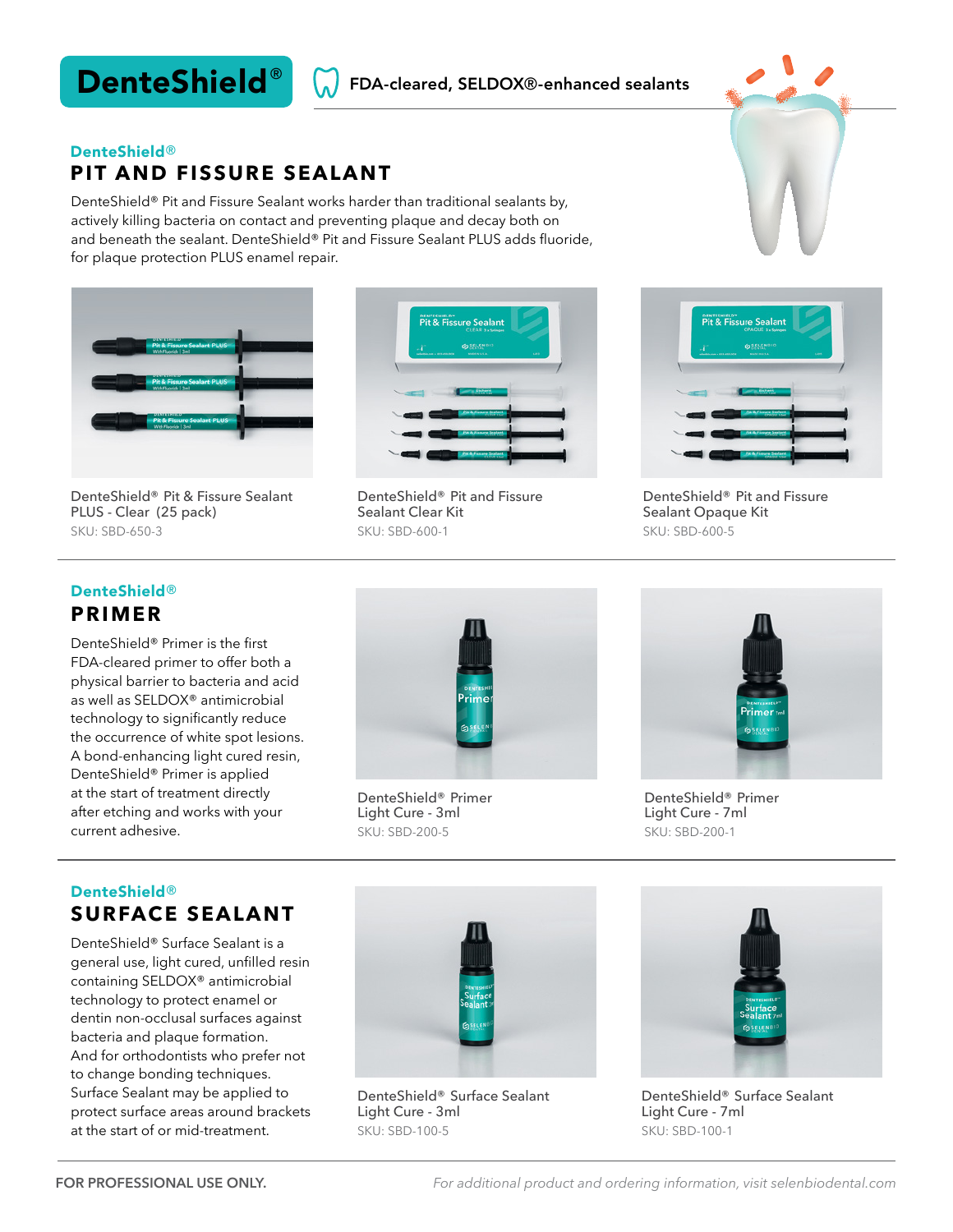# GingiShield®

SELDOX®-enhanced dental sealants specifically for veterinary use

GingiShield® is a clear, light-cured resin sealant applied by a veterinary professional at the end of a cleaning and can last a full year. The sealant, with antimicrobial SELDOX®, neutralizes the bacteria responsible for plaque formation and the development of periodontal disease.





GingiShield® Sealant Starter Kit SKU: SBD-950-2

## GingiShield®

### **SEALANT STARTER KIT**

The GingiShield® Antibacterial Enamel Sealant Starter Kit includes everything needed to begin protecting your patient's teeth with GingiShield®.

Designed for veterinary practices that do not currently have a curing light, this kit includes:

- High Speed Cordless LED Curing Light
- 2 x 1.5ml Sealant Syringes
- 2 x 1.2ml Etchant Syringes (37% phosphoric acid)
- 100ml Fluoride-free Prophy Paste
- Programmable Digital Timer for Etching
- Syringe Tips, Mixing Wells, Applicator Brushes
- Instructions For Use
- 30 Tri-Fold Client Brochures



### GingiShield® **SEALANT KIT**

The GingiShield® Antibacterial Enamel Sealant Kit is for veterinary professionals already using light-cured dental materials, or as a refill kit.

The GingiShield® Antibacterial Sealant Kit includes:

- 2 x 1.5ml Sealant Syringes
- 2 x 1.2ml Etchant Syringes (37% phosphoric acid)
- Syringe Tips, Mixing Wells, Applicator Brushes
- Instructions For Use

*Each kit will provide roughly 20 patient treatments.*

GingiShield® Sealant Kit SKU: SBD-950-6